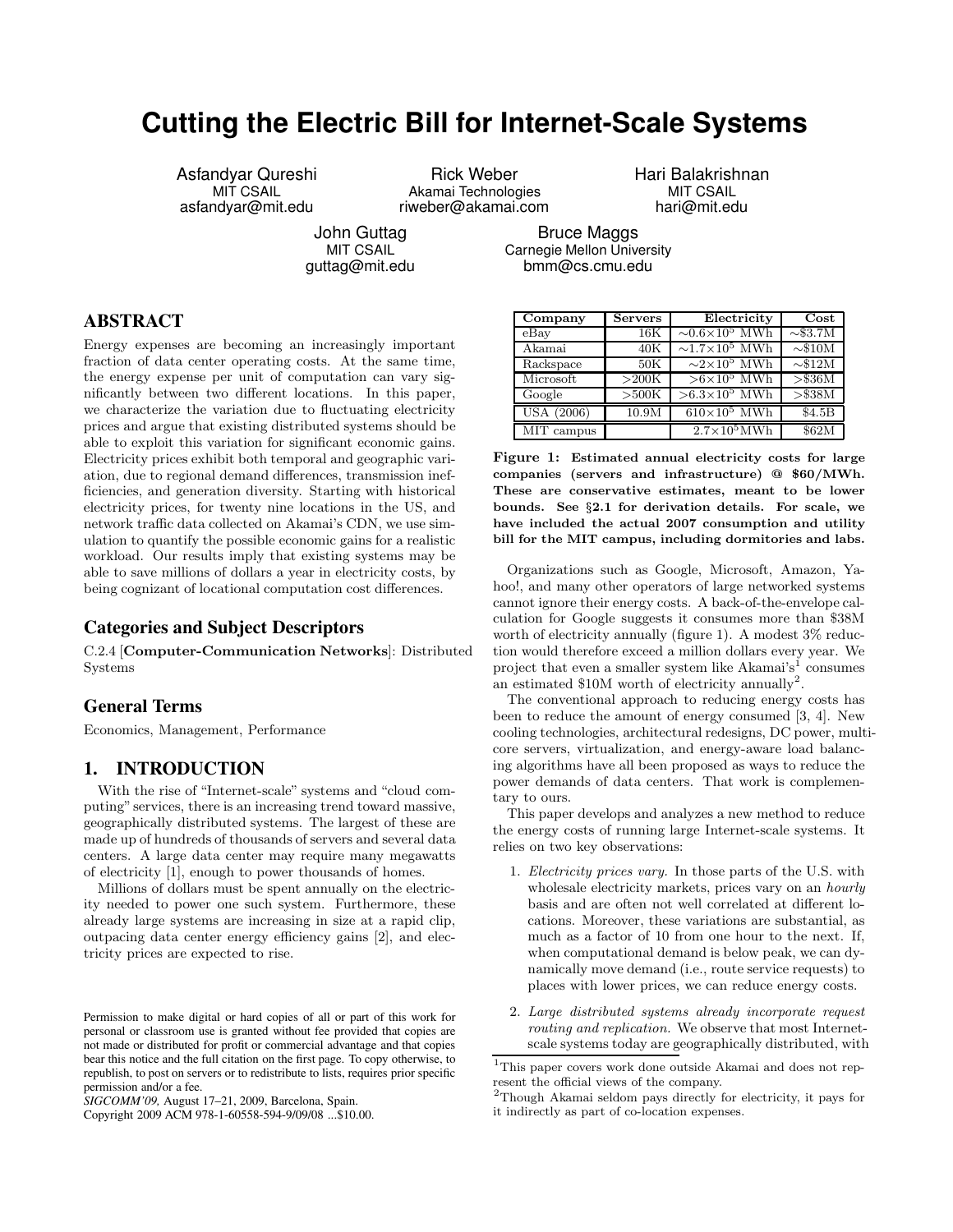machines at tens or even hundreds of sites around the world. To provide clients good performance and to tolerate faults, these systems implement some form of dynamic request routing to map clients to servers, and often have mechanisms to replicate the data necessary to process requests at multiple sites.

We hypothesize that by exploiting these observations, large systems can save a significant amount of money, using mechanisms for request routing and replication that they already implement. To explore this hypothesis, we develop a simple cost-aware request routing policy that preferentially maps requests to locations where energy is cheaper.

Our main contribution is to identify the relevance of electricity price differentials to large distributed systems and to estimate the cost savings that could result in practice if the scheme were deployed.

Problem Specification. Given a large system composed of server clusters spread out geographically, we wish to map client requests to clusters such that the total electricity cost (in dollars, not Joules) of the system is minimized. For simplicity, we assume that the system is fully replicated. Additionally, we optimize for cost every hour, with no knowledge of the future. This rate of change is slow enough to be compatible with existing routing mechanisms, but fast enough to respond to electricity market fluctuations. Finally, we incorporate bandwidth and performance goals as constraints. Existing frameworks already exist to optimize for bandwidth and performance; modeling them as constraints makes it possible to add our process to the end of the existing optimization pipeline.

Note that our analysis is concerned with reducing cost, not energy. Our approach may route client requests to distant locations to take advantage of cheap energy. These longer paths may cause overall energy consumption to rise slightly.

Energy Elasticity. The maximum reduction in cost our approach can achieve hinges on the energy elasticity of the clusters. This is the degree to which the energy consumed by a cluster depends on the load placed on it. Ideally, clusters would draw no power in the absence of load. In the worst case, there would be no difference between the peak power and the idle power of a cluster. Present state-of-the-art systems [5, 6] fall somewhere in the middle, with idle power being around 60% of peak. A system with inelastic clusters is forced to always consume energy everywhere, even in regions with high energy prices. Without adequate elasticity, we cannot effectively route the system's power demand away from high priced areas.

Zero-idle power could be achieved by aggressively consolidating, turning off under-utilized components, and always activating only the minimum number of machines needed to handle the offered load. At present, achieving this without impacting performance is still an open challenge. However, there is an increasing interest in energy-proportional servers [6] and dynamic server provisioning techniques are being explored by both academics and industry [7, 8, 9, 10, 11].

Results. To conduct our analysis, we use trace-driven simulation with real-world hourly (and daily) energy prices obtained from a number of data sources. We look at 39 months of hourly electricity prices from 29 US locations. Our request traces come from the Akamai content distribution network (CDN): we obtained 24-days worth of request traffic data (five-minute load) for each server cluster located at a commercial data center in the U.S. We used these data sets to estimate the performance of our simple cost-aware routing scheme under different constraints.

We show that:

- Existing systems can reduce energy costs by at least 2%, without any increase in bandwidth costs or significant reduction in client performance (assuming a Google-like energy elasticity, an Akamai-like server distribution and 95/5 bandwidth constraints). For large companies this can exceed a million dollars a year.
- Savings rapidly increase with energy elasticity: in a fully elastic system, with relaxed bandwidth constraints, we can reduce energy cost by over 30% (around 13% if we impose strict bandwidth constraints), without a significant increase in client-server distances.
- Allowing client-server distances to increase leads to increased savings. If we remove the distance constraint, a dynamic solution has the potential to beat a static solution (i.e., place all servers in cheapest market) by a substantial margin (45% maximum savings versus 35% maximum savings).

Presently, energy cost-aware routing is relevant only to very large companies. However, as we move forward and the energy elasticity of systems increases, not only will this routing technique become more relevant to the largest systems, but much smaller systems will also be able to achieve meaningful savings.

Paper Organization. In the next section, we provide some background on server electricity expenditure and sketch the structure of US energy markets. In section 3 we present data about the variation in regional electric prices. Section 4 describes the Akamai data set used in this paper. Section 5 outlines the energy consumption model used in the simulations covered in section 6. Section 7 considers alternative mechanisms for market participation. Section 8 presents some ideas for future work, before we conclude.

# **2. BACKGROUND**

This section first presents evidence that electricity is becoming an increasingly important economic consideration, and then describes the salient features of the wholesale electricity markets in the U.S.

#### **2.1 The Scale of Electricity Expenditures**

In absolute terms, servers consume a substantial amount of electricity. In 2006, servers and data centers accounted for an estimated 61 million MWh, 1.5% of US electricity consumption, costing about 4.5 billion dollars [3]. At worst, by 2011, data center energy use could double. At best, by replacing everything with state-of-the-art equipment, we may be able to reduce usage in 2011 to half the current level [3].

Most companies operating Internet-scale systems are secretive about their server deployments and power consumption. Figure 1 shows our estimates for several such companies, based on back-of-the-envelope calculations<sup>3</sup>. The

 $^3$  Energy in Wh $\approx n\cdot(P_{idle}+(P_{peak}-P_{idle})\cdot U+(PUE-1)\cdot P_{peak})$  $365 \cdot 24$ , where: n is server count,  $P_{peak}$  is server peak power in Watts,  $P_{idle}$  is idle power, and U is average server utilization.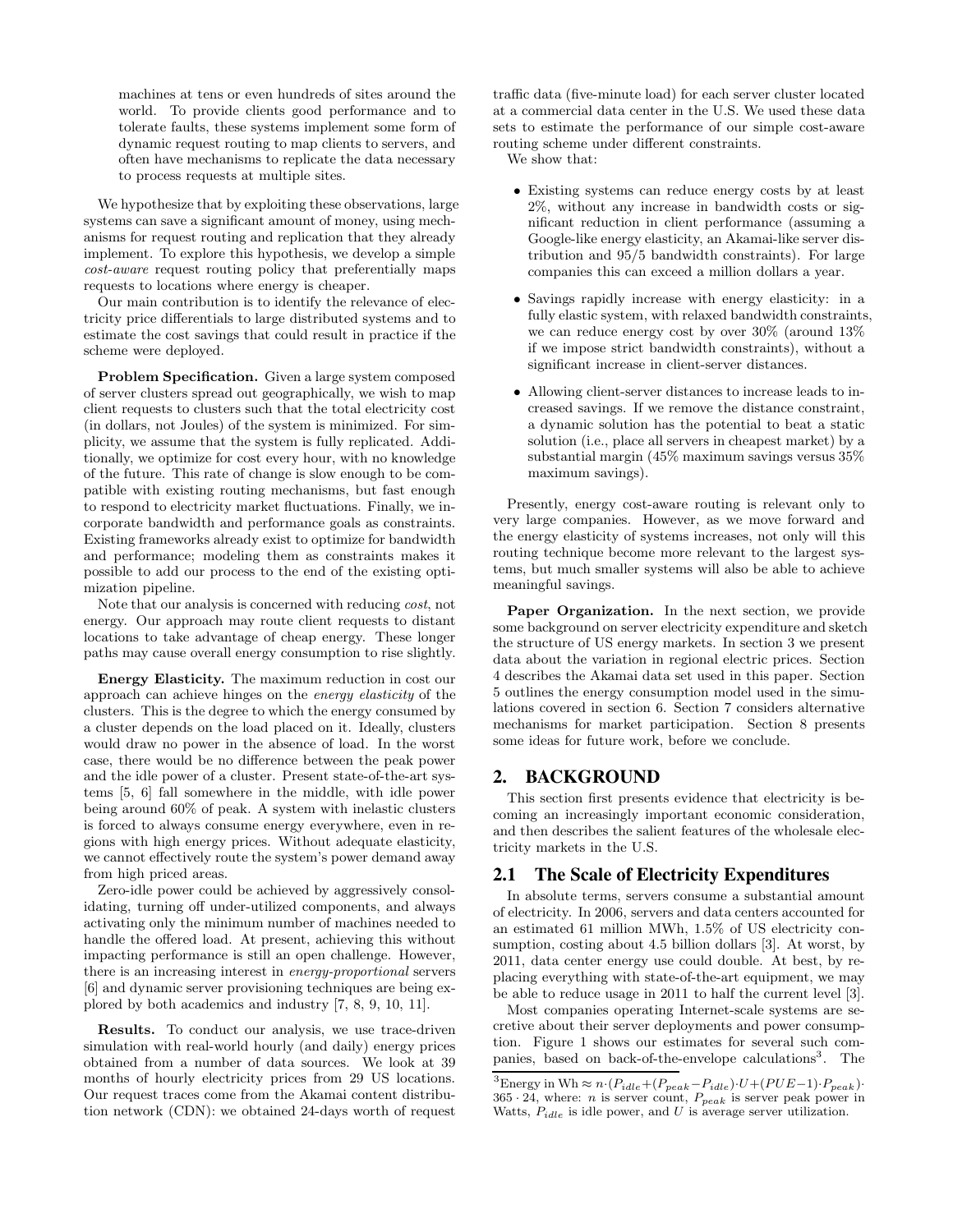| $_{\rm RTO}$ | Region      | Some Regional Hubs            |
|--------------|-------------|-------------------------------|
| ISONE        | New England | Boston (MA-BOS), Maine (ME),  |
|              |             | Connecticut (CT)              |
| <b>NYISO</b> | New York    | NYC, Albany (CAPITL), Buffalo |
|              |             | (WEST), PJM import (PJM)      |
| P.JM         | Eastern     | Chicago (CHI), Virgina (DOM), |
|              |             | New Jersey (NJ)               |
| <b>MISO</b>  | Midwest     | Peoria (IL), Minnesota (MN).  |
|              |             | Indiana (CINERGY)             |
| CAISO        | California  | Palo Alto (NP15), LA (SP15)   |
| ERCOT        | Texas       | Dallas $(N)$ , Austin $(S)$   |

Figure 2: The different regions studied in this paper. The listed hubs provide a sense of RTO coverage and a reference to map electricity market location identifiers (hub NP15) to real locations (Palo Alto).

server numbers are from public disclosures for eBay [12] and Rackspace (Q1 2009 earnings report). To calculate energy, we have made the following assumptions: average data center power usage effectiveness  $(PUE)^4$  is 2.0 [3] and is calculated based on peak power; average server utilization is around 30% [6, 7]; average peak server power usage is 250 Watts (based on measurements of actual servers at Akamai); and idle servers draw 60-75% of their peak power [5, 8]. Our numbers for Microsoft are based on company statements [13] and energy figures mentioned in a promotional video [14].

To estimate Google's power consumption, we assumed 500K servers (based on an old, widely circulated number [13]), operating at 140 Watts each [5], a PUE of 1.3 [4] and average utilization around 30% [6]. Such a system would consume more than  $6.3 \times 10^5$  MWh, and would incur an annual electricity bill of nearly \$38 million (at \$60 per MWh wholesale rate). These numbers are consistent with an independent calculation we can make. comScore estimated that Google performed about 1.2B searches/day in August 2007 [15], and Google officially stated recently that each search takes 1 kJ of energy on average (presumably amortized to include indexing and other costs). Thus, search alone works out to  $1 \times 10^5$  MWh in 2007. Google's servers handle GMail, YouTube, and many other applications, so our earlier estimates seem reasonable. Google may well have more than a million servers [1], so an annual electric bill exceeding \$80M wouldn't be surprising.

Akamai's electricity costs represent indirect costs not seen by the company itself. Like others who rely on co-location facilities, Akamai seldom pays directly for electricity. Power is mostly built into the billing model, with charges based on provisioned capacity rather than consumption. In section 7 we discuss why our ideas are relevant even to those not directly charged per-unit of electricity they use.

#### **2.2 Wholesale Electricity Markets**

Although market details differ regionally, this section provides a high-level view of deregulated electricity markets, providing a context for the rest of the paper. The discussion is based on markets in the United States.

Generation. Electricity is produced by government utilities and independent power producers from a variety of sources. In the United States, coal dominates (nearly 50%), followed by natural gas ( $\sim$ 20%), nuclear power ( $\sim$ 20%), and hydroelectric generation (6%) [16].

Different regions may have very different power generation profiles. For example, in 2007, hydroelectric sources accounted for 74% of the power generated in Washington state, while in Texas, 86% of the energy was generated using natural gas and coal.

Transmission. Producers and consumers are connected to an electric grid, a complex network of transmission and distribution lines. Electricity cannot be stored easily, so supply and demand must continuously be balanced.

In addition to connecting nearby nodes, the grid can be used to transfer electricity between distant locations. The United States is divided into eight reliability regions, with varying degrees of inter-connectivity. Congestion on the grid, transmission line losses (est. 6% [17] in 2006), and boundaries between regions introduce distribution inefficiencies and limit how electricity can flow.

Market Structure. In each region, a pseudo-governmental body, a Regional Transmission Organization (RTO), manages the grid (figure 2). An RTO provides a central authority that sets up and directs the flow of electricity between generators and consumers over the grid. RTOs also provide mechanisms to ensure the short-term reliability of the grid.

Additionally, RTOs administer wholesale electricty markets. While bilateral contracts account for the majority of the electricity that flows over the grid, wholesale electricity trading has been growing rapidly, and presently covers about 40% of total electricity.

Wholesale market participants can trade forward contracts for the delivery of electricity at some specified hour. In order to determine prices for these contracts, RTOs such as PJM use an auctioning mechanism: power producers present supply offers (possibly price sensitive), consumers present demand bids (possibly price sensitive); and a coordinating body determines how electricity should flow and sets prices. The market clearing process sets hourly prices for the different locations in the market. The outcomes depend not only on bids and offers, but also account for a number of constraints (grid-connectivity, reliability, etc.).

Each RTO operates multiple parallel wholesale markets. There are two common market types:

- Day-ahead markets (futures) provide hourly prices for delivery during the following day. The outcome is based on expected load<sup>5</sup>.
- Real-time markets (spot) are balancing markets where prices are calculated every five minutes or so, based on actual conditions, rather than expectations. Typically, this market accounts for a small fraction of total energy transactions (less than 10% of total in NYISO).

Generally speaking, the most expensive active generation resource determines the market clearing price for each hour. The RTO attempts to meet expected demand by activating the set of resources with the lowest operating costs. When demand is low, the base-load power plants, such as coal and nuclear can fulfill it. When demand rises, additional resources, such as natural gas turbines, need to be activated.

Security constraints, line losses and *congestion costs* also impact price. When transmission system restrictions, such as line capacities, prevent the least expensive energy supplier from serving demand, congestion is said to exist. More

<sup>4</sup>A measure of data center energy efficiency.

<sup>5</sup>Hour-ahead markets, not discussed here, are analogous.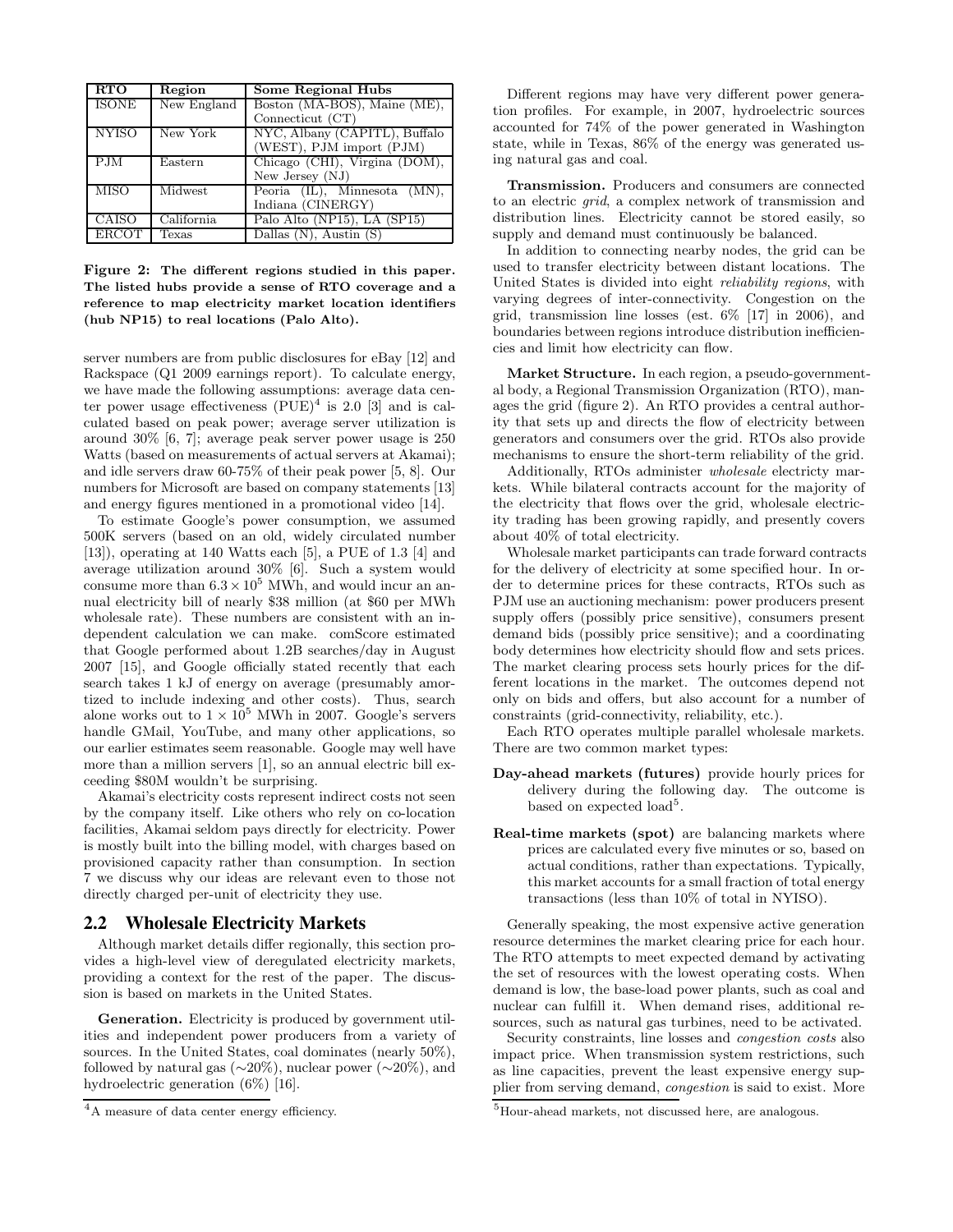

Figure 3: Daily averages of day-ahead peak prices at different hubs [18]. The elevation in 2008 correlates with record high natural gas prices, and does not affect the hydroelectric dominated Northwest. The Northwest consistently experiences dips near April (this seems to be correlated with seasonal rainfall). Correlated with the global economic downturn, recent prices in all four locations exhibit a downward trend.



Figure 4: Comparing price variation in different wholesale markets, for the New York City hub. The top graph shows a period when prices were similar across all markets; the bottom graph shows a period when there was significantly more volatility in the real-time market.

expensive generation units will then need to be activated, driving up prices. Some markets include an explicit congestion cost component in their prices.

Surprisingly, negative prices can show up for brief periods, representing conditions where if energy were to be consumed at a specific location at a specific time the overall efficiency of the system would increase.

Market boundaries introduce economic transaction inefficiencies. As we shall see later, even geographically close locations in different markets tend to see uncorrelated prices. Part of the problem is that different markets have evolved using different rules, pricing models, etc.

Clearly, the market for electricity is complex. In addition to the factors mentioned here, many local idiosyncrasies exist. In this paper, we use a relatively simple market model that assumes the following:

- 1. Real-time prices are known and vary hourly.
- 2. The electric bill paid by the service operator is proportional to consumption and indexed to wholesale prices.
- 3. The request routing behavior induced by our method does not significantly alter prices and market behavior.

The validity of the second assumption depends upon the extent to which companies hedge their energy costs by contractually locking in fixed pricing (see section 7). A large

| Window             |                     | 5 min    1 hr    3 hr   12 hr   24 hr |      |
|--------------------|---------------------|---------------------------------------|------|
| Real-time $\sigma$ | 28.5 1 24.8 1 21.9  |                                       |      |
| Day-ahead $\sigma$ | $N/A$   20.0   19.4 |                                       | 16.0 |

Figure 5: The real-time market is more variable at short time-scales than the day-ahead market. Standard deviations for Q1 2009 prices at the NYC hub are shown, averaged using different window sizes.

body of economic literature deals with the structure and evolution of energy markets [19, 20, 21], market failures, and arbitrage opportunities for securities traders (e.g. [22, 23]).

# **3. EMPIRICAL MARKET ANALYSIS**

We posit that imperfectly correlated variations in local electricity prices can be exploited by operators of large geographically distributed systems to save money. Rather than presenting a theoretical discussion, we take an empirical approach, grounding our analysis in historical market data aggregated from government sources [19, 16], trade publication archives [18], and public data archives maintained by the different RTOs. We use price data for 30 locations, covering January 2006 through March 2009.

#### **3.1 Price Variation**

Geographic price differentials are what really matter to us, but it is useful to first get a feel for the behaviour of individual prices.

Daily Variation. Figure 3 shows daily average prices for four locations<sup>6</sup>, from January 2006 through April 2009. Although prices are relatively stable at long time scales, they exhibit a significant amount of day-to-day volatility, shortterm spikes, seasonal trends, and dependencies on fuel prices and consumer demand. Some locations in the figure are visibly correlated, but hourly prices are not correlated (§3.2).

Different Market Types. Spot and futures markets have different price dynamics. Figures 4 and 5 illustrate the difference for NYC. Compared to the day-ahead market, the hourly real-time  $(RT)$  market is more volatile, with more high-frequency variation, and a lower average price. The underlying five minute RT prices are even more volatile.

<sup>6</sup>The Northwest is an important region, but lacks an hourly wholesale market, forcing us to omit the region from the remainder of our analysis.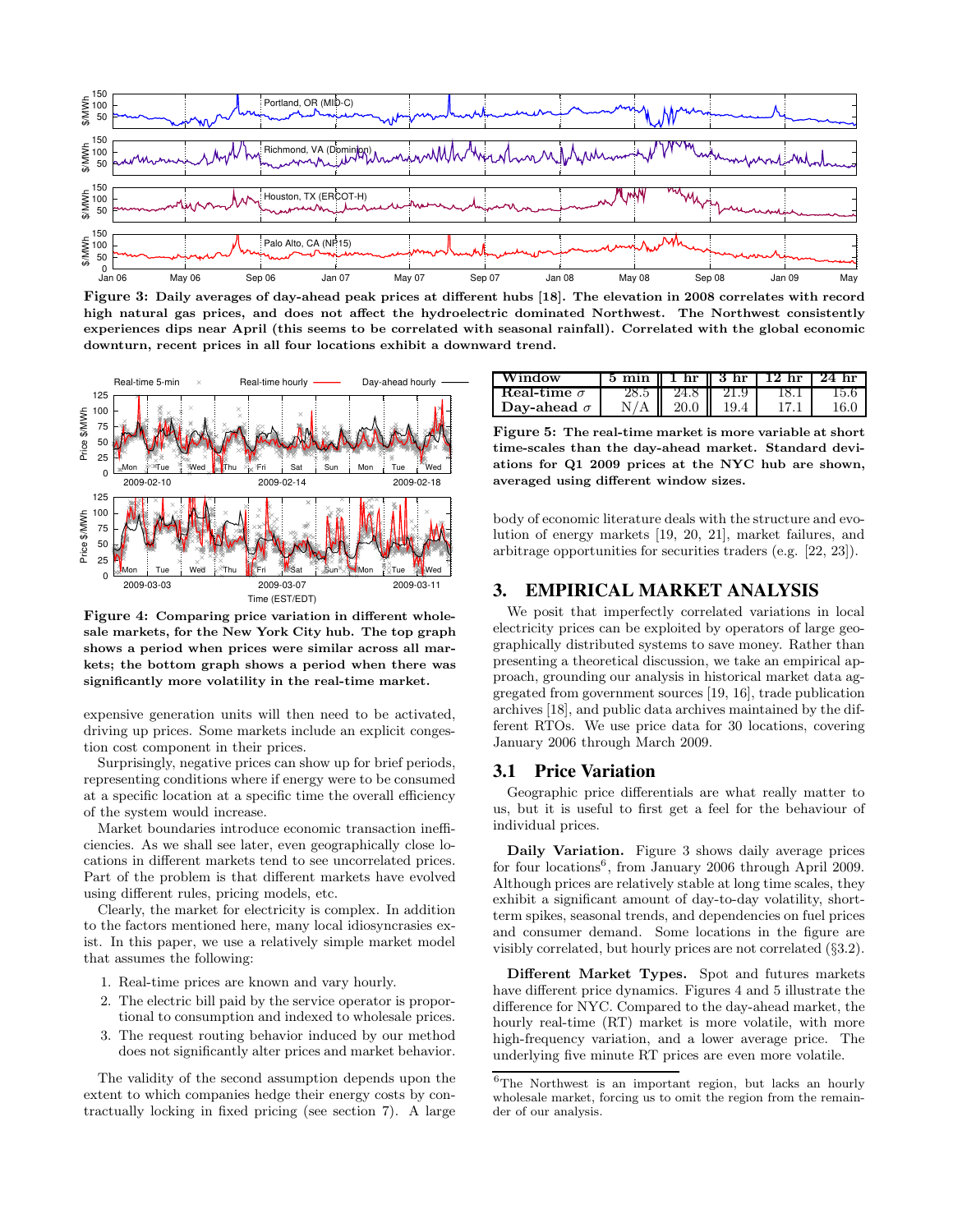| Location         | <b>RTO</b>   | $\mathrm{Mean}^*$ | $StDev^*$ | $Kurt.*$ |
|------------------|--------------|-------------------|-----------|----------|
| Chicago, IL      | P.JM         | 40.6              | 26.9      | 4.6      |
| Indianapolis, IN | <b>MISO</b>  | 44.0              | 28.3      | 5.8      |
| Palo Alto, CA    | CAISO        | 54.0              | 34.2      | 11.9     |
| Richmond, VA     | P.JM         | 57.8              | 39.2      | 6.6      |
| Boston, MA       | <b>ISONE</b> | 66.5              | 25.8      | 5.7      |
| New York, NY     | <b>NYISO</b> | 77.9              | 40.26     | 7.9      |

Figure 6: Real-time market statistics, covering hourly prices from January 2006 through March 2009 ( <sup>∗</sup>statistics are from the 1% trimmed data).



Figure 7: Histograms of hour-to-hour change in realtime hourly prices for two locations, over the 39-month period. Both distributions are zero-mean, Gaussian-like, with very long tails.

For the remainder of this paper, we focus exclusively on the RT market. Our goal is to exploit geographically uncorrelated volatility, something that is more common in the RT market. We restrict ourselves to hourly prices, but speculate that the additional volatility in five minute prices provides further opportunities.

Figure 6 provides additional statistics for hourly RT prices.

Hour-to-Hour Volatility. As seen in figure 4, the hourto-hour variation in NYC's RT prices can be dramatic. Figure 7 shows the distribution of the hourly change for Palo Alto and Chicago. At each location, the price per MWh changed hourly by \$20 or more roughly 20% of the time. A \$20 step represents 50% of the mean price for Chicago. Furthermore, the minimum and maximum price during a single day can easily differ by a factor of 2.

The existence of rapid price fluctuations reflects the fact that short term demand for electricity is far more elastic than supply. Electricity cannot always be efficiently moved from low demand areas to high demand areas, and producers cannot always ramp up or down easily.

#### **3.2 Geographic Correlation**

Our approach would fail if hourly prices are well correlated at different locations. However, we find that locations in different regional markets are never highly correlated, even when nearby, and that locations in the same region are not always well correlated.

Figure 8 shows a scatter-plot of pairwise correlation and geographic distance<sup>7</sup> . No pairs were negatively correlated. Note how correlation decreases with distance. Further, note the impact of RTO market boundaries: most pairs drawn from the same RTO lie above the 0.6 correlation line, while all pairs from different regions lie below it<sup>8</sup>. We also see



Figure 8: The relationship between price correlation, distance, and parent RTO. Each point represents a pair of hubs (29 hubs, 406 pairs), and the correlation coefficient of their 2006-2009 hourly prices ( $> 28k$  samples each). Red points represent paired hubs from different RTOs; blue points are labelled with the RTO of both.



Figure 9: Variation of price differentials with time.

a surprising lack of diversity within some regions: LA and Palo Alto have a coefficient of 0.94.

Hourly prices are not correlated at short time-scales, but we should not expect prices to be independent. Natural gas prices, for example, will introduce some coupling (see figure 3) between distant locations.

## **3.3 Price Differentials**

Figure 9 shows hourly price differentials for two pairs of locations over an eight day period (both pairs have mean differentials close to zero). The three locations are far from each other and in different RTOs. We see price spikes (some extend far off the scale, the largest is \$1900) and extended periods of price asymmetry. Sometimes the asymmetry favours one, sometimes the other. This suggests that a pre-determined assignment of clients to servers is not optimal.

Differential Distributions. Consider two locations. In order for our dynamic approach to yield substantial savings over a static solution, the price differential between those locations must vary in time, and the distribution of this differential should ideally have a zero mean and a reasonably high variance. Such a distribution would imply that neither site is strictly better than the other, but also that a dynamic solution, always buying from whichever site is least expensive that hour, could yield meaningful savings. Additionally, the dynamic approach could win when presented with two locations having uncorrelated periods of price elevation.

 ${\rm ^7We}$  have verified our results using subsets of the data (e.g. last 12 months), mutual information  $(I_{x,y})$ , shifted signals, etc.

 ${}^{8}I_{x,y}$  much more clearly divides the data between same-RTO and different-RTO pairs, suggesting that the small overlap in figure 8 is due to the existence of non-linear relationships within NYISO

and ERCOT, not detected by the correlation coefficient.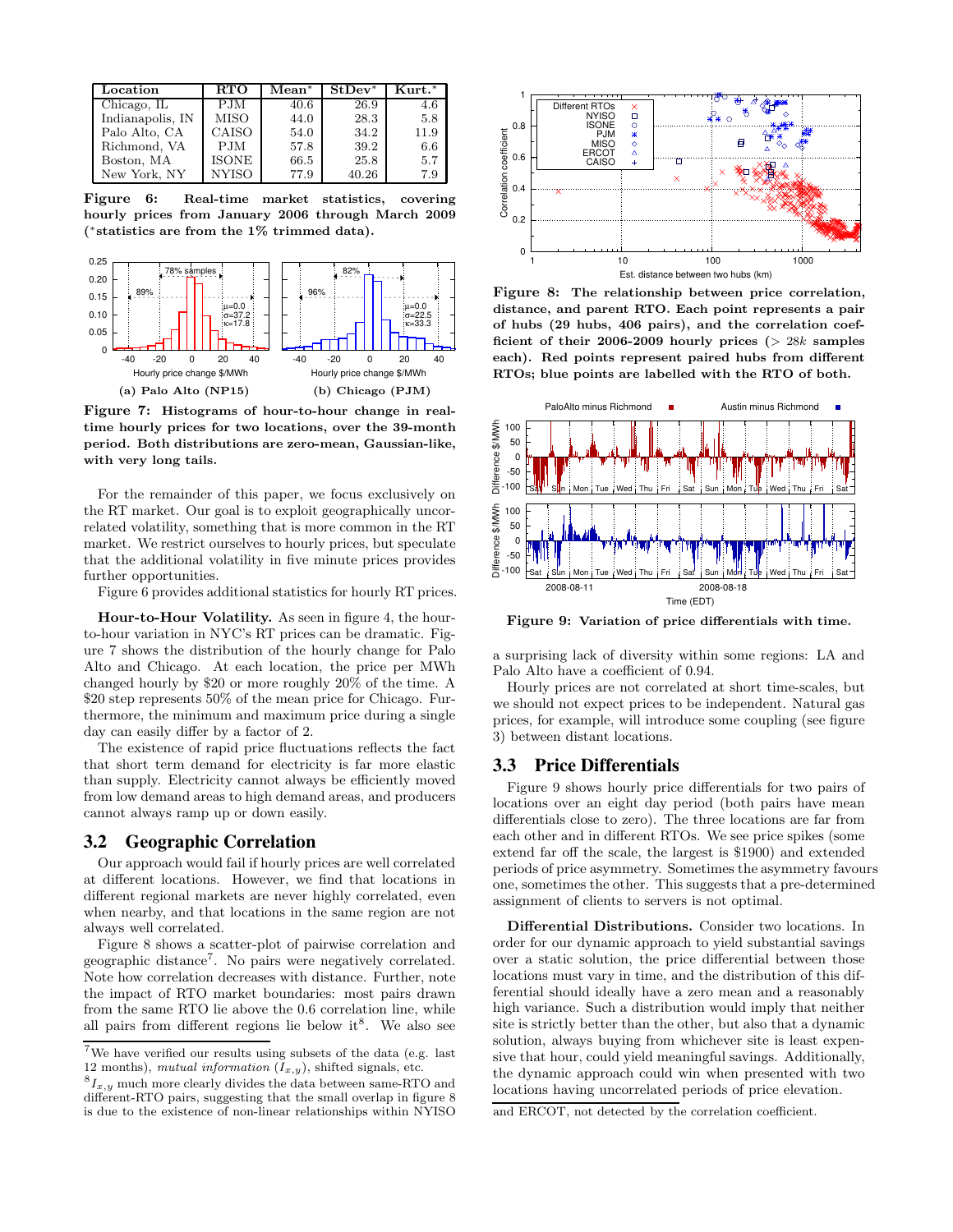

Figure 10: Price differential histograms for five location pairs and 39 months of hourly prices.



Figure 11: PaloAlto-Virginia price differential distributions for each month. The monthly median prices and inter-quartile range are shown.

Figure 10 shows the pairwise differential distributions for some locations, for the 2006-2009 data. The California-Virginia (figure 10a) and Texas-Virginia (figure 10b) distributions are zero-mean with a high variance. There are many other such pairs<sup>9</sup>.

Boston-NYC (figure 10c) is skewed, since Boston tends to be cheaper than NYC, but NYC is less expensive 36% of the time (the savings are greater than \$10/MWh 18% of the time). Thus, even with such a skewed distribution, there exists an opportunity to dynamically exploit differentials for meaningful savings.

Unsurprisingly, a number of pairs exist where one location is strictly better than the other, and dynamic adaptation is unnecessary. Chicago-Virginia (figure 10d) is an example: Virginia is less expensive 8% of the time, but the savings almost never exceed \$10/MWh.

The dispersion introduced by a market boundary can be seen in the dynamically exploitable Chicago-Peoria distribution (figure 10e).

Evolution in Time. The price differential distributions do not remain static in time. Figure 11 shows how the PaloAlto-Virginia distribution changed from month to month. A sustained price asymmetry may exist for many months, before reversing itself. The spread of prices in one month may double the next month.

Time-of-Day Price differentials depend on the time-ofday. For instance, because California and Virginia are in different time zones, peak demand does not overlap. This is likely an important factor shaping the price differential.

Figure 12 shows how the hour of day affects the differentials for three location pairs. For PaloAlto-Virginia, we see a strong dependency on the hour. Before 5am (eastern), Virginia has a significant edge; by 6am the situation has reversed; from 1-4pm neither is better. For Boston-NYC we see a different kind of dependency: from 1am-7am neither



Figure 12: Price differential distributions (median and inter-quartile range) for each hour of the day.



Figure 13: For PaloAlto-Virginia, short-lived price differentials account for most of the time.

site is better, at all other times Boston has the edge. The effect of hour-of-day on Chicago-Peoria is less clear.

Differential Duration. We define the duration of a sustained price differential as the number of hours one location is favoured over another by more than \$5/MWh. As soon as the differential falls below this threshold, or reverses to favour the other location, we mark the end of the differential.

Figure 13 shows how much time was spent in short-duration price-differentials, for PaloAlto-Virginia. Short differentials  $(<$ 3 hrs) are more frequent than other types. Medium length differentials (<9 hrs) are common. Differentials that last longer than a day are rare, for a balanced pair like this.

## **4. AKAMAI: TRAFFIC AND BANDWIDTH**

In order to understand the interaction of real workloads with electricity prices, we acquired a data set detailing traffic on Akamai's infrastructure. The data covers 24 days worth of traffic on a large subset of Akamai's servers, with a peak of over 2 million hits/sec (figure 14). The 9-region traffic is the subset of servers for which we have electricity price data.

We use the Akamai traffic because it is a realistic workload. Akamai has over 2000 content provider customers in the US. Hence, the traffic represents a broad user base.

<sup>&</sup>lt;sup>9</sup>There are 60 other pairs (a set of 16 hubs) with  $|\mu| \leq 5 \wedge \sigma \geq 50$ ; and 86 pairs (a set of 28 hubs) with  $|\mu| \leq 5 \land \sigma \geq 25$ .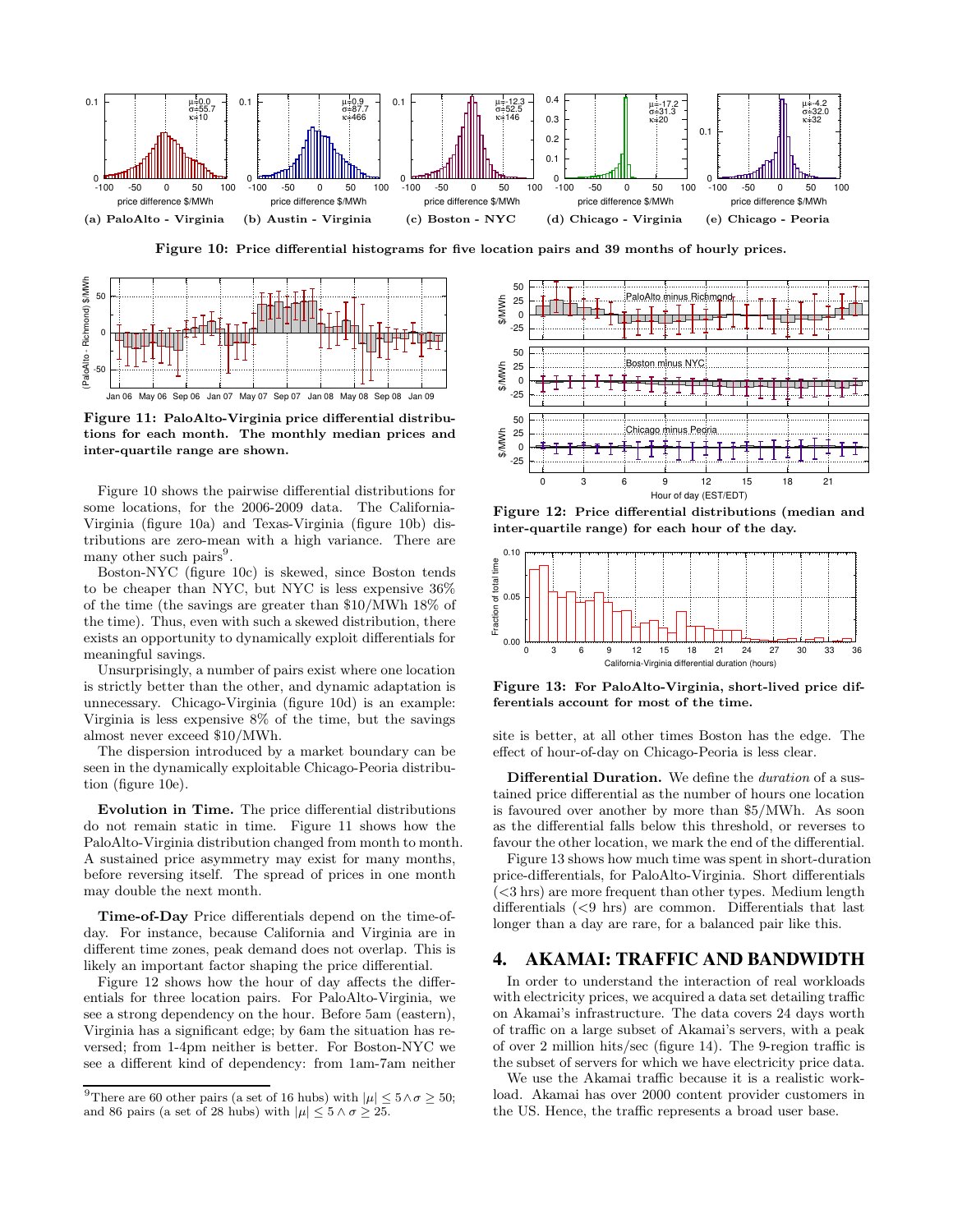

Figure 14: Traffic in the Akamai data set. We see a peak hit rate of over 2 million hits per second. Of this, about 1.25 million hits come from the US. The traffic in this data set comes from roughly half of the servers Akamai runs. In comparison, in total, Akamai sees around 275 billion hits/day.

However, Akamai does not use aggressive server power management, their CDN is sensitive to latency and their workload contains a large fraction of computationally trivial hits (e.g., fetches of well cached objects). So our work is far less relevant to Akamai than to systems where more energy elasticity exists and workloads are computationally intensive. Furthermore, in mapping clients to servers, Akamai's system balances a number of concerns—trying to optimize performance, handle partially replicated CDN objects, optimize network bandwidth costs, etc.

Traffic Data. Traffic data was collected at 5-minute intervals on servers housed in Akamai's public clusters. Akamai has two types of clusters: public, and private. Private clusters are typically located inside of universities, large companies, small ISPs, and ISPs outside the US. These clusters are dedicated to serving a specific user base, e.g., the members of a university community, and no others. Public clusters are generally located in commercial co-location centers and can serve any users world-wide. For any user not served by a private cluster, Akamai has the freedom to choose which of its public clusters to direct the user. Clients that end up at public clusters tend to see longer network paths than clients that can be served at private clusters.

The 5-minute data contains, for each public cluster: the number of hits and bytes served to clients; a rough geography of where those clients originated; and the load in each of the clusters. In addition, we surveyed the hardware used in the different clusters and collected values for observed server power usage. We also looked at the top-level mapping system to see how name-servers were mapped to clusters.

In the data we collected, the geographic localization of clients is coarse: they are mapped to states in the US, or countries. If multiple clusters exist in a city, we aggregate them together and treat them as a single cluster. This affects our calculation of client-server distances in §6.

Bandwidth Costs. An important contributor to data center costs is bandwidth, and there may be large differences between costs on different networks, and sometimes on the same network over time. Bandwidth costs are significant for Akamai, and thus their system is aggressively optimized to reduce bandwidth costs. We note that changing Akamai's current assignments of clients to clusters to reduce energy costs could increase its bandwidth costs (since they have been optimized already). Right now the portion of colocation cost attributable to energy is less than but still a significant fraction of the cost of bandwidth. The relative cost of energy versus bandwidth has been rising. This is primarily due to decreases in bandwidth costs.

We cannot cannot ignore bandwidth costs in our analysis. The complication is that the bandwidth pricing specifics are considered to be proprietary information. Therefore, our treatment of bandwidth costs in this paper will be relatively abstract.

Akamai does not view bandwidth prices as being geographically differentiated. In some instances, a company as large as Akamai can negotiate contracts with carriers on a nationwide basis. Smaller regional providers may provide transit for free. Prices are usually set per network port, using the basic 95/5 billing model: traffic is divided into five minute intervals and the 95th percentile is used for billing.

Our approach in this paper is to estimate 95th percentiles from the traffic data, and then to constrain our energy-price rerouting so that it does not increase the 95th percentile bandwidth for any location.

Client-Server Distances. Lacking any network level data on clients, we use geographic distance as a coarse proxy for network performance in our simulations. We see some evidence of geo-locality in the Akamai traffic data, but there are many cases where clients are not mapped to the nearest cluster geographically. One reason is that geographical distance does not always correspond to optimal network performance. Another possibility is that the system is trying to keep those clients on the same network, even if Akamai's servers on that network are geographically far away. Yet another possibility is that clients are being moved to distant clusters because of 95/5 bandwidth constraints.

## **5. MODELING ENERGY CONSUMPTION**

In order to estimate by how much we can reduce energy costs, we must first model the system's energy consumption for each cluster. We use data from the Akamai CDN as a representative real-world workload. This data is used to derive a distribution of client activity, cluster sizes, and cluster locations. We then use an energy model to map prices and cluster-traffic allocations to electricity expenses. The model is admittedly simplistic. Our goal is not to provide accurate figures, but rather to estimate bounds on savings.

# **5.1 Cluster Energy Consumption**

We model the energy consumption of a cluster as being proportional, roughly linear, to its utilization. Multiple studies have shown that CPU utilization is a good estimator for power usage [5, 8]. Our model is adapted from Google's empirical study of a data center [5] in which their model was found to accurately (less than 1% error) predict the dynamic power drawn by a group of machines (20-60 racks).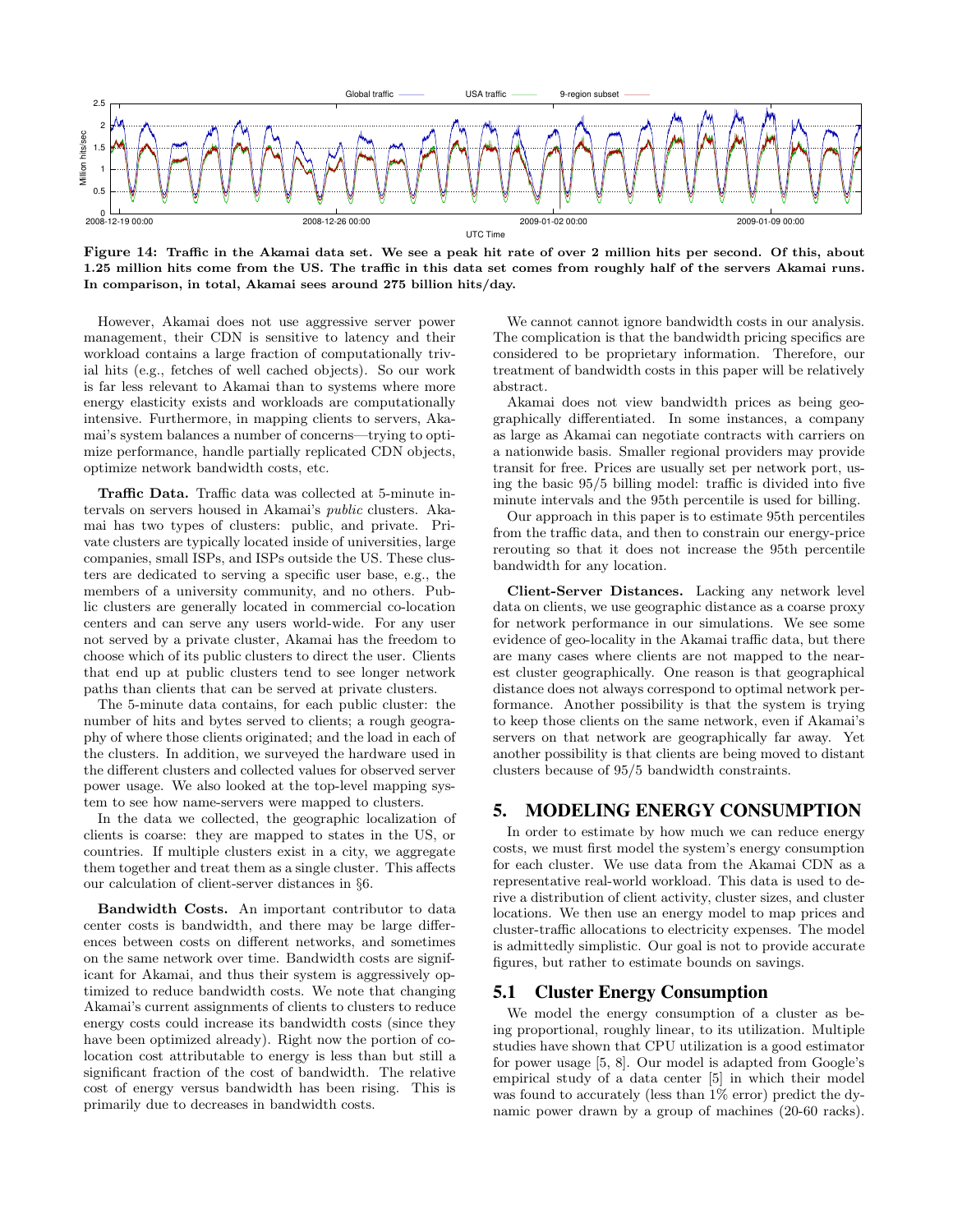We augment this model to fill in some missing pieces and parametrize it using other published studies and measurements of servers at Akamai.

Let  $P_{cluster}$  be the power usage of a cluster, and let  $u_t$  be its average CPU utilization (between 0 and 1) at time t:

$$
P_{cluster}(u_t) = F(n) + V(u_t, n) + \epsilon
$$

Where  $n$  is the number of servers in the cluster,  $F$  is the fixed power, V is the variable power, and  $\epsilon$  is an empirically derived correction constant (see [5]).

$$
F(n) = n \cdot (P_{idle} + (PUE - 1) \cdot P_{peak})
$$
  

$$
V(u_t, n) = n \cdot (P_{peak} - P_{idle}) \cdot (2u_t - u_t^r)
$$

Where  $P_{idle}$  is the average idle power draw of a single server,  $P_{peak}$  is the average peak power, and the exponent r is an empirically derived constant equal to 1.4 (see [5]). The equation for  $V$  is taken directly from the original paper. A linear model  $(r = 1)$  was also found to be reasonably accurate [5]. We added the PUE component, since the Google study did not account for cooling etc.

With power-management, the idle power consumption of a server can be as low as 50-65% of the peak power consumption, which can range from 100-250W [5, 7, 8]. Without power-management an off-the-shelf server purchased in the last several years averages around 250W and draws ∼95% of its peak power when idle (based on measured values).

Ultimately, we want to use this model in simulation to estimate the maximum percentage reduction in the energy costs of some server deployment pattern. Consequently, the absolute values chosen for  $P_{\it peak}$  and  $P_{idle}$  are unimportant: their ratio is what matters. In fact, it turns out that the value  $\frac{P_{cluster}(0)}{P_{cluster}(1)}$  is critical in determining the savings that can be achieved using price-differential aware routing.

Ideally,  $P_{cluster}(0)$  would be zero: an idle cluster would consume no energy. At present, achieving this without impacting performance is still an open challenge. However, there is an increasing interest in energy-proportional computing [6] and dynamic server provisioning techniques are being explored by both academics and industry [7, 8, 9, 10, 11]. We are confident that  $P_{cluster}(0)$  will continue to fall.

#### **5.2 Increase in Routing Energy**

In our scheme, clients may be routed to distant servers in search of cheap energy. From an energy perspective, this network path expansion represents additional work that must be performed by something. If this increase in energy were significant, network providers might attempt to pass the additional cost on to the server operators. Given what we know about bandwidth pricing (§4), a small increase in routing energy should not impact bandwidth prices. Alternatively, server operators may bear all the increased energy costs (suppose they run the intermediate routers).

A simple analysis suggests that the increased path lengths will not significantly alter energy consumption. Routers are not designed to be energy proportional and the energy used by a packet to transit a router is many orders of magnitude below the energy expended at the endpoints (e.g., Google's 1 kJ/query [24]). We estimate that the average energy needed for a packet to pass through a core router is on the order of 2 mJ  $[25]^{10}$ . Further we estimate that the *incremental* energy dissipated by each packet passing through a core router would be as low as a 50  $\mu$ J per medium-sized packet  $[25]^{11}$ .

We must also consider what happens if the new routes overload existing routers. If we use enough additional bandwidth through a router it may have to be upgraded to higher capacity hardware, increasing the energy significantly. However, we could prevent this by incorporating constraints, like the 95/5 bandwidth constraints we use.

# **6. SIMULATION: PROJECTING SAVINGS**

In order to test the central thesis of this paper, we conducted a number of simulations, quantifying and analysing the impact of different routing policies on energy costs and client-server distance.

Our results show that electricity costs can plausibly be reduced by up to 40% and that the degree of savings primarily depends on the energy elasticity of the system, in addition to bandwidth and performance constraints. We simulate Akamai's 95/5 bandwidth constraints and show that overall system costs can be reduced. We also sketch the relationship between client-server distance and savings. Finally we investigate how delaying the system's reaction to price differentials affects savings.

#### **6.1 Simulation Strategy**

We constructed a simple discrete time simulator that stepped through the Akamai usage statistics, letting a routing module (with a global view of the network) allocate traffic to clusters at each time step. Using these allocations, we modeled each cluster's energy consumption, and used observed hourly market prices to calculate energy expenditures. Before presenting the results, we provide some details about our simulation setup.

Electricity Prices. We used hourly real-time market prices for twenty-nine different locations (hubs). However, we only have traffic data for Akamai public clusters in nine of these locations. Therefore, most of the simulations focused on these nine locations. Our data set contained 39 months of price data, spanning January 2006 through March 2009. Unless noted otherwise, we assumed the system reacted to the previous hour's prices.

Traffic and Server Data. The Akamai workload data set contains 5-minute samples for the hits-per-second observed at public clusters in twenty five cities, for a period of 24 days and some hours. Each sample also provides a map, specifying where hits originated, grouping clients by state, and which city they were routed to.

We had to discard seven of these cities because of a lack of electricity market data for them. The remaining eighteen cities were grouped by electricity market hub, as nine 'clusters'. In our 24-day simulation, we used the traffic incident on these nine clusters.

In order to simulate longer periods we derived a synthetic workload from the 24-day Akamai workload (US traffic only). We calculated an average hit rate For every hub and client state pair. We produced a different average for each hour of the day and each day of the week.

Additionally, the Akamai data allowed us to derive capac-

 $^{10}$ Reported for a Cisco GSR 12008 router: 540k mid-sized packets/sec and 770 Watts measured.

 $11$ Reported: power consumption of idle router is 97% the peak power. In the future, power-aware hardware may reduce this disparity between the marginal and average energy.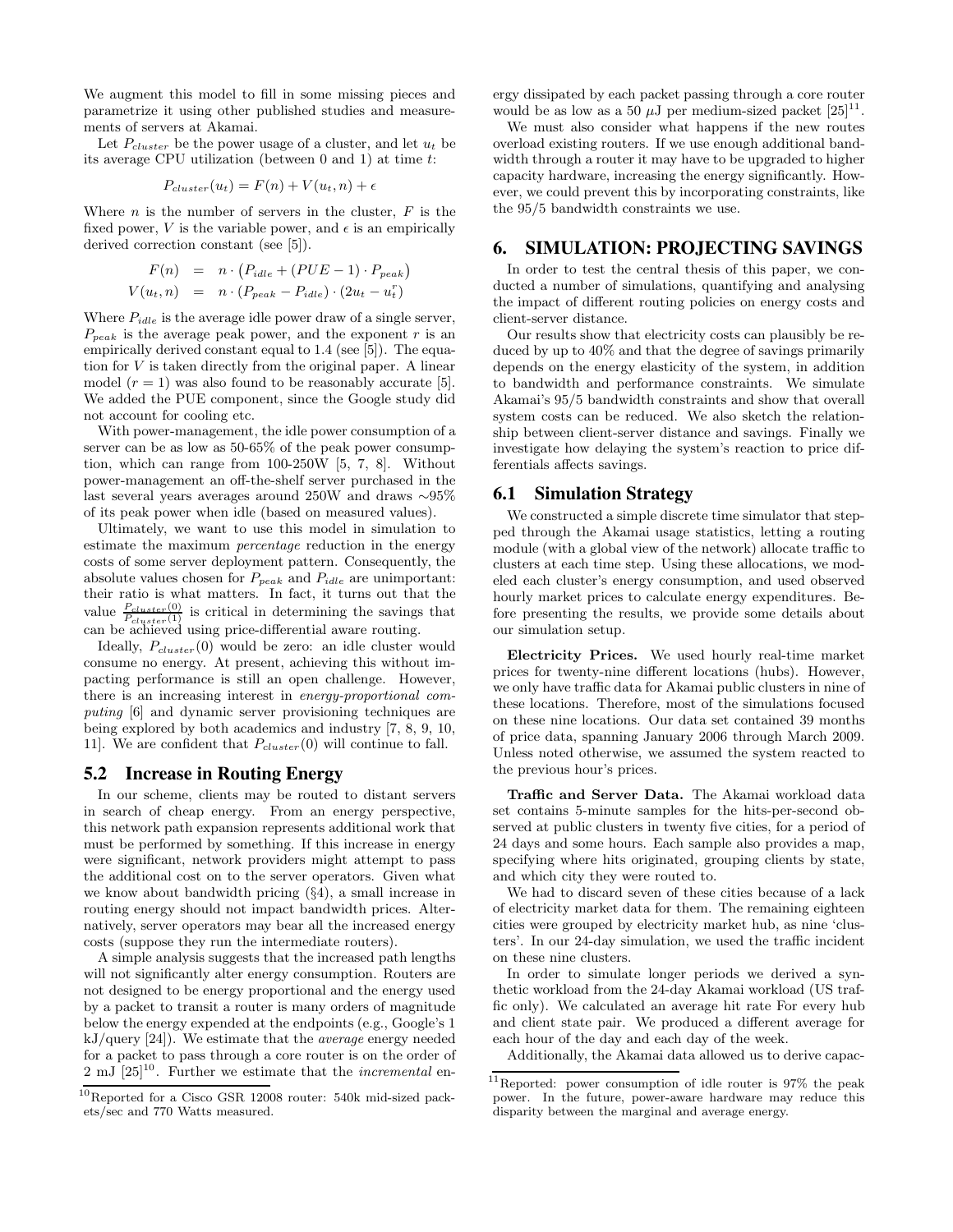

Figure 15: The system's energy elasticity is key in determining the degree of savings price-conscious routing can achieve. Further, obeying existing 95/5 bandwidth constraints reduces, but does not eliminate savings. The graph shows 24-day savings for a number of different PUE and  $P_{idle}$  values with a 1500 $km$  distance threshold. The savings for each energy model are given as a percentage of the total electricity cost of running Akamai's actual routing scheme under that energy model.

ity constraints and the 95th percentile hits and bandwidth for each cluster. Capacity estimates were derived using observed hit rates and corresponding region load level data provided by Akamai. Our simulations use hits rather than the bandwidth numbers from the data.

Most of our simulations used Akamai's geographic server distribution. Although the details of the distribution may introduce artifacts into our results, this is a real-world distribution. As such, we feel relying on it rather than relying on synthetic distributions makes our results more compelling.

Routing Schemes. In our simulations we look at two routing schemes: Akamai's original allocation; and a distance constrained electricity price optimizer.

Given a client, the price-conscious optimizer maps it to a cluster with the lowest price, only considering clusters within some maximum radial geographic distance. For clients that do not have any clusters within that maximum distance, the routing scheme finds the closest cluster and considers any other nearby clusters  $( $50km$ ). If the selected cluster$ is nearing its capacity (or the 95/5 boundary), the optimizer iteratively finds another good cluster.

The price optimizer has two parameters that modulate its behaviour: a distance threshold and a price threshold. Any price differentials smaller than the price threshold are ignored (we use \$5/MWh). Setting the distance threshold to zero, gives an optimal distance scheme (select the cluster geographically closest to client); setting it to a value larger than the East-West coast distance gives an optimal price scheme (always select the cluster with the lowest price).

We are not proposing this as a candidate for implementation, but it allows us to benchmark how well a priceconscious scheme could do and to investigate trade-offs between distance constraints and achievable savings.

Energy Model. We use the cluster energy model from section 5.1. We simulated the running cost of the system using a number of different values for the peak server power  $(P_{peak})$ , idle server power  $(P_{idle})$  and the PUE. This section discusses normalized costs and  $P_{idle}$  is always expressed as a percentage of  $P_{peak}$ . Some energy parameters that we used: optimistic future (0% idle, 1.1 PUE); cutting-edge/google (60% idle, 1.3 PUE); state-of-the-art (65% idle, 1.7 PUE); disabled power management (95% idle, 2.0 PUE).

Client-Server Distance. Given a client's origin state and the server's location (hub), our distance metric calculates a population-density weighted geographic distance. We used census data to derive basic population density functions for each US state. When the traffic contains clients from outside the US, we ignore them in the distance calculations.

We use this function as a coarse measure for network distance. The granularity of the Akamai data set does not provide enough information for us to estimate network latency between clients and servers, or even to accurately calculate geographic distances between clients and servers.

## **6.2 At the Turn of the Year: 24 Days of Traffic**

We begin by asking the question: what would have happened if an Akamai-like system had used price conscious routing at the end of 2008? How would this have compared in cost and client-server distance to the current routing methods employed by Akamai?

Energy Elasticity. We find that the answer hinges on the energy elasticity characteristics of the system. Figure 15 illustrates this. When consumption is completely proportional to load, using price-conscious routing could eliminate 40% of the electricity expenditure of Akamai's traffic allocation, without appreciably increasing client-server distances. As idle server power and PUE rise, we see a dramatic drop in possible savings: at Google's published elasticity level (65% idle, 1.3 PUE), the maximum savings have dropped to 5%. Inelasticity constrains our ability to route power demand away from high prices.

Bandwidth Costs. A reduced electric bill may be overshadowed by increased bandwidth costs. Figure 15 therefore also shows the savings when we prevent clusters from having higher 95th percentile hit rates than were observed in the Akamai data. We see that constraining bandwidth in this way may cause energy savings to drop down to about a third of their earlier values. However, the good news is that these savings are reductions in the total operating cost.

By jointly optimizing bandwidth and electricity, it should be possible to acquire part of the economic value represented by the difference between savings with and without bandwidth constraints.

Distance and Savings. The savings in figure 15 do not represent a free lunch: the mean client-server distance may need to increase to leverage market diversity.

The price conscious routing scheme we use has a distance threshold parameter, allowing us to explore how higher client-server distances lead to lower electric bills. Figure 16 shows how increasing the distance threshold can be used to reduce electricity costs. Figure 17 shows how client-server distances change in response to changes in the threshold.

At a distance threshold of 1100km, the 99th percentile estimated client-server distances is at most 800km. This should provide an acceptable level of performance (the distance between Boston and Alexandria in Virginia is about 650km and network RTTs are around 20ms).

At this threshold, using the future energy model, the savings is significant, between 10% (obey 95/5 constraints) and 20%. There is an elbow at a threshold of  $1500km$ , causing both savings and distances to jump (the distance between Boston and Chicago is about  $1400km$ ). After this, increasing the threshold provides diminishing returns.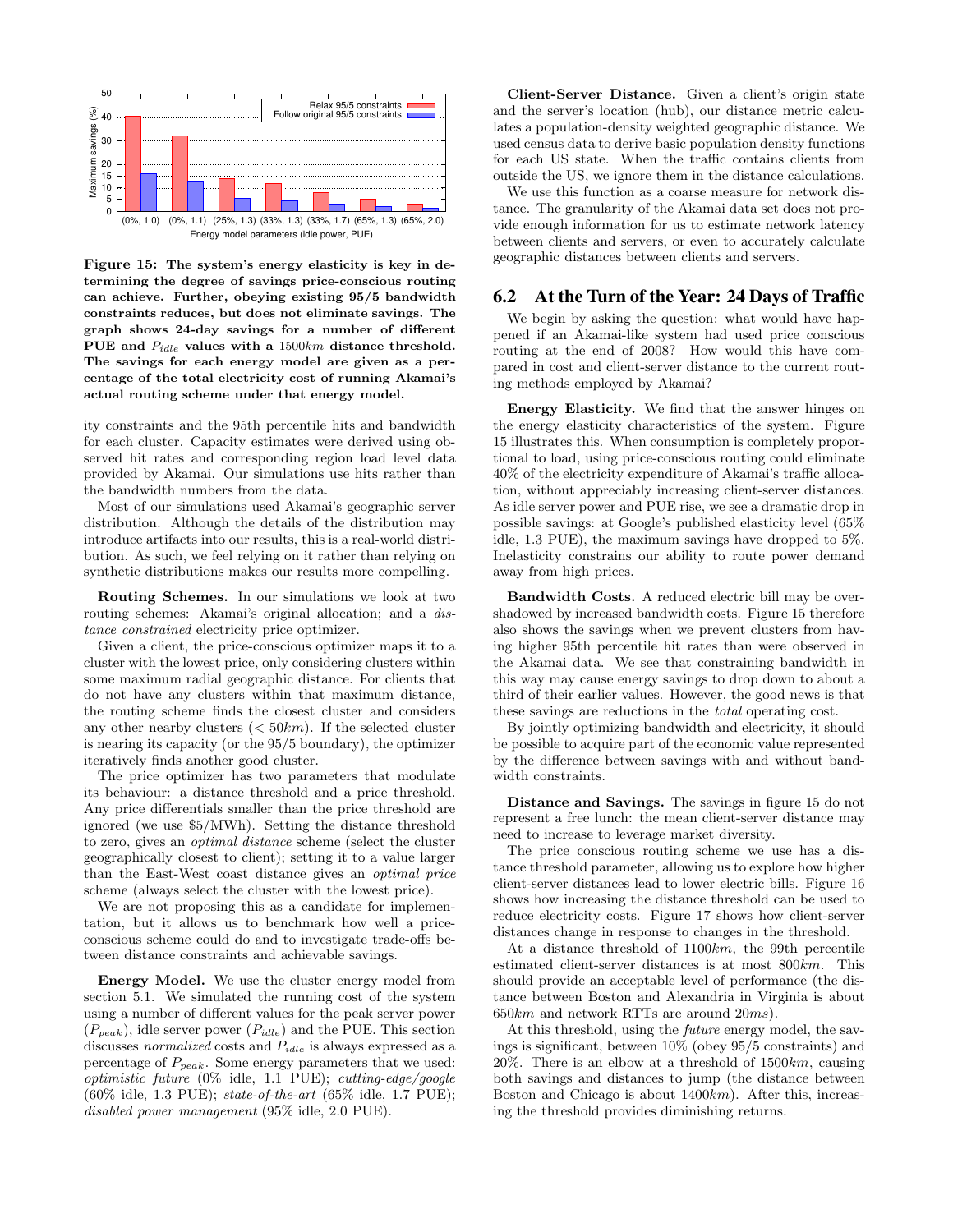

Figure 16: 24-day electricity costs fall as the distance threshold is increased. The costs shown here are for a (0% idle, 1.1 PUE) model, normalized to the cost of the Akamai allocation.



Figure 17: Increasing the distance threshold allows the routing of clients to cheaper clusters further away (figure 16 shows corresponding falling cost)

Figure 16 shows results for a specific set of server energy parameters, but other parameters give scaled curves with the same basic shapes (this follows analytically from our energy model equations in §5.1; the difference in scale can be seen in figure 15).

# **6.3 Synthetic Workload: 39 Months of Prices**

The previous section uses a very small subset of the price data we have. Using a synthetic workload, derived from the original 24-day one, we ran simulations covering January 2006 through March 2009. Our results show that savings increase above those for the 24-day period.

Figure 18 shows how electricity cost varied with the distance threshold (analogous to figure 16). The results are similar to what we saw for the 24-day case, but maximum savings are higher. Notably: thresholds above  $2000km$  in figure 18 do not exhibit sharply diminishing returns like those seen in 16. In order to normalize prices, we used statistics of how Akamai routed clients to model an Akamai-like router, and calculated its 39-month cost.

Figure 19 breaks down the savings by cluster, showing the change in cost for each cluster. The largest savings is shown at NYC. This is not surprising since the highest peak prices tend to be in NYC. These savings are not achieved by always routing requests away from NYC: the likelihood of requests being routed to NYC depends on the time of day.

We simulated other server distributions (evenly distributed across all 29 hubs, heterogeneous distributions, etc) and saw similar decreasing cost/distance curves.



Figure 18: 39-month electricity costs fall as the distance threshold is increased. The costs shown here are for a (0% idle, 1.1 PUE) model, normalized to the cost of the synthetic Akamai-like allocation.



Figure 19: Change in per-cluster cost for 39-month simulations with different distance thresholds. This uses the future  $(0\%, 1.1)$  model, and obeys  $95/5$  constraints.

Dynamic Beats Static. In particular, we see that when 95/5 constraints are ignored, the dynamic cost minimization solution can be substantially better than a static one. In figure 18, we see that the dynamic solution could reduce the electricity cost down to almost 55%, while moving all the servers to the region with the lowest average price would only reduce cost down to 65%.

#### **6.4 Reaction Delays**

Not reacting immediately to price changes noticeably reduces overall savings. In our simulations we were conservative and assumed that there was a one hour delay between the market setting new prices and the system propagating new routes.

Figure 20 shows how increasing the reaction delay impacts prices. First, note the initial jump, between an immediate reaction and a next-hour reaction. This implies achievable savings will exceed what we have calculated for systems that can update their routes in less than an hour. Further, note the local minima at the 24 hour mark. This is probably because market prices can be correlated for a given hour from one day to the next.

The increase in cost is substantial. With the (65% idle, 1.3 PUE) energy model, the maximum savings is around 5% (see figure 15). So a subsequent increase in cost of 1% would eliminate a large chunk of the savings.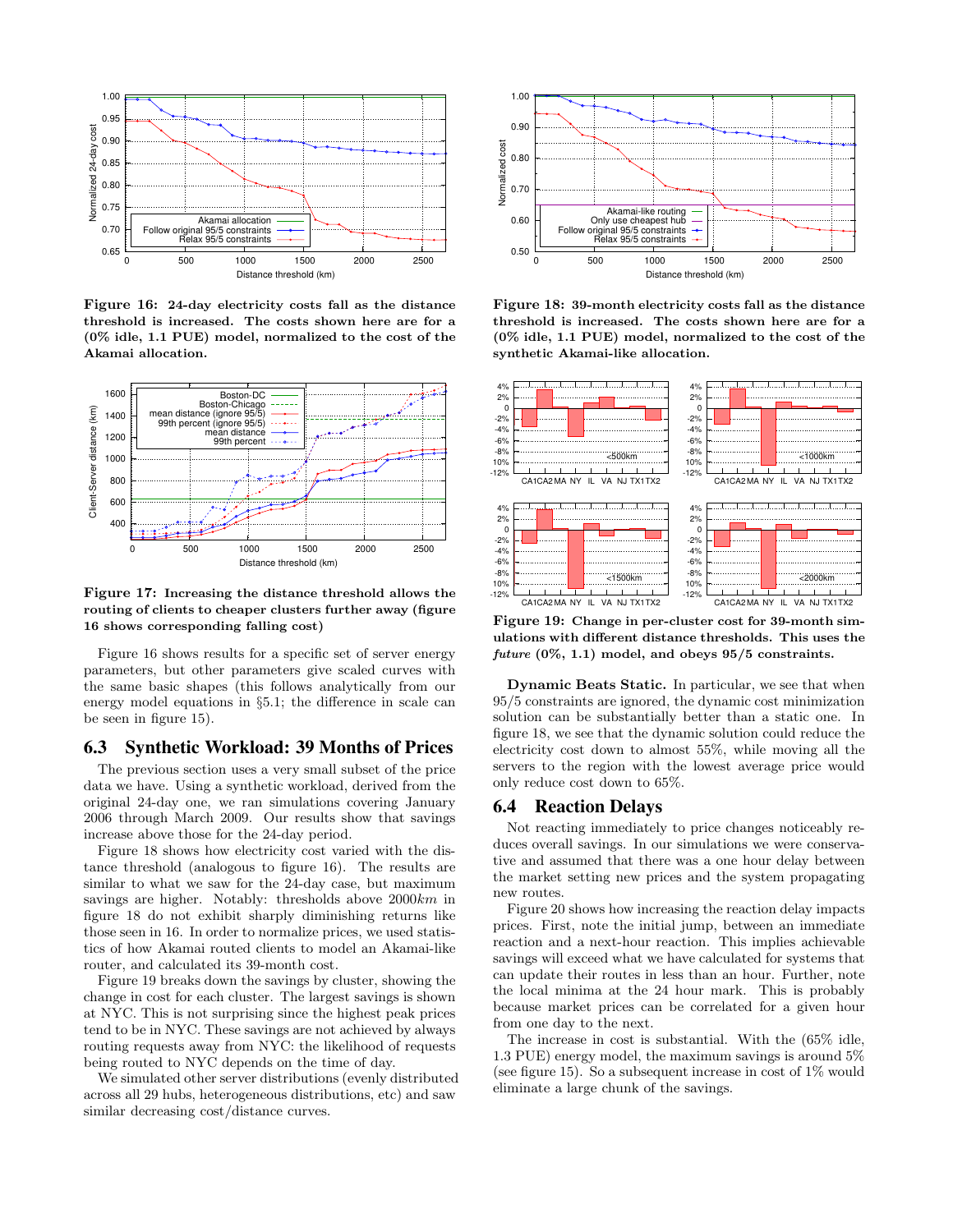

Figure 20: Impact of price delays on electricity cost for a (65% idle, 1.3 PUE) model, with a distance threshold of 1500km.

# **7. ACTUAL ELECTRICITY BILLS**

In this paper, we assume that power bills are based on hourly market prices and on energy consumption. Additionally, we assume that the decisions of server operators will not affect market prices.

The strength of this approach is that we can use price data to quantify how much money would have been saved. However, in reality, achieving these savings would probably require a renegotiation of existing utility contracts. Furthermore, rather than passively reacting to spot prices, active participation opens up additional possibilities.

Existing Contracts. It is safe to say that most current contractual arrangements would reduce the potential savings below what our analysis indicates. That said, server operators should be able to negotiate deals that allow them to capture at least some of this value.

Wholesale-indexed electric billing plans are becoming increasingly common throughout the US. This allows small companies that do not participate directly in the wholesale market to take advantage of our techniques. This billing structure appeals to electricity providers since risk is transferred to consumers. For example, in the mid-west RTO Commonwealth Edison offers a Real-Time Pricing program [26]. Customers enrolled in it are billed based on hourly consumption and corresponding wholesale PJM-MISO locational market prices.

Companies, such as Akamai, renting space in co-location facilities will almost certainly have to negotiate a new billing structure to get any advantage from our approach. Most co-location centers charge by the rack, each rack having a maximum power rating. In other words, a company like Akamai pays for provisioned power, and not for actual power used. We speculate that as energy costs rise relative to other costs, it will be in the interest of co-location owners to charge based on consumption and possibly location. There is evidence that bandwidth costs are falling, but energy costs are not. Even if new kinds of contracts do not arise, server operators may be able to sell their load-flexibility through a side-channel like demand response, as discussed below, bypassing inflexible contracts.

Selling Flexibility. Distributed systems with energy elastic clusters can be more flexible than traditional consumers: operators can quickly and precipitously reduce power usage at a location (by suspending servers, and routing requests elsewhere). Market mechanisms already exist that would allow operators to value and sell this flexibility.

Some RTOs allow energy users to bid *negawatts* (negative demand, or load reductions) into the day-ahead market auction. This is believed to moderate prices.

Alternatively, customers could enroll in triggered demand response programs, agreeing to reduce their power usage in response to a request by the grid operators. Load reduction requests are sent out when electricity demand is high enough to put grid reliability at risk, or rising demand requires the imminent activation of expensive/unreliable generation assets. The advance notice given by the RTO can range from days to minutes. Participating customers are compensated based on their flexibility and load. Demand-response variants exist in every market we cover in this paper.

Even consumers using as little as 10kW (a few racks) can participate in such programs. Consumers can also be aggregated into large blocs that reduce load in concert. This is the approach taken by EnerNOC, a company that collects many consumers, packages them, and sells their aggregate ability to make on-demand reductions. A package of hotels would, for example, reduce laundry volume in sync to ease power demand on the grid.

The good thing about selling flexibility as a product, is that this is valued even where wholesale markets do not exist. It even works if price-differentials don't exist (e.g. fixed price contracts or in highly regulated markets).

However, we have ignored the demand side. How do operators construct bids for the day-ahead auctions if they don't know next-day client demand for each region? What happens when operators are told to reduce power consumption at a location, when there is a concentration of active clients nearby? In systems like Akamai, demand is generally predictable, but there will be heavy traffic days that are impossible to predict.

There is anecdotal evidence that data centers have participated in demand response programs [3]. However, the applicability of demand response to single data centers is not widely accepted. Participating data centers may face additional downtime or periods of reduced capacity. Conversely, when we look at large distributed systems, participation in such programs is attractive. Especially when the barriers to entry are so low—only a few racks per location are needed to construct a multi-market demand response system.

# **8. FUTURE WORK**

Some clear avenues for future work exist.

Implementing Joint Optimization. Existing systems already have frameworks in place that engineer traffic to optimize for bandwidth costs, performance, and reliability. Dynamic energy costs represent another input that should be integrated into such frameworks.

RTO Interaction. Service operators can interact with RTOs in many ways. This paper has proposed a relatively passive approach in which operators monitor spot prices and react to favourable conditions. As we discussed in section 7, there are other market mechanisms in place that service operators may be able to exploit. The optimal market participation strategy is unclear.

Weather Differentials. Data centers expend a lot of energy running air cooling systems, up to 25% of total energy. In modern systems, when ambient temperatures are low enough, external air can be used to radically reduce the power draw of the chillers. At the same time, weather temperature differentials are common. This suggests that significant energy savings can be achieved by dynamically